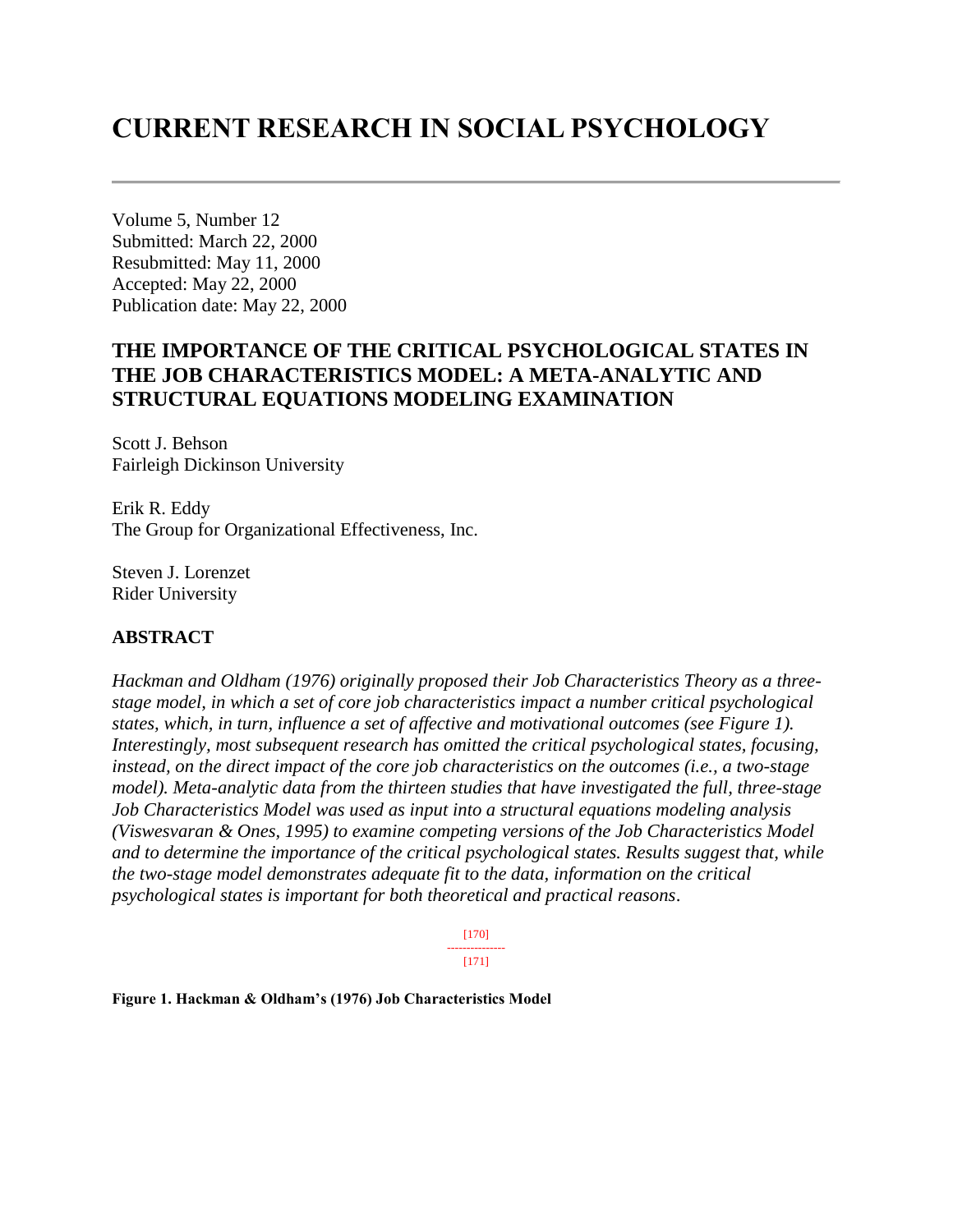

# **RESEARCH ON THE JOB CHARACTERISTICS MODEL**

Hackman and Oldham's (1975, 1976, 1980) Job Characteristics Model (JCM) is one of the most influential theories ever presented in the field of organizational psychology. It has served as the basis for scores of studies and job redesign interventions over the past two decades, and this research has been extensively reviewed (Fried & Ferris 1987; Loher, Noe, Moeller & Fitzgerald, 1985; Taber & Taylor, 1990). The majority of research has supported the validity of the JCM, although critiques and modifications have been offered (Roberts & Glick, 1981; Salancik & Pfeffer, 1978).

> [171] --------------- [172]

Interestingly, an evaluation of the research that has been conducted on the JCM suggests that few researchers have tested the model the way in which it was originally proposed. According to Hackman and Oldham (1976, 1980), the critical psychological states (CPS) make up the "causal core of the model" and should fully mediate the effects of the core job characteristics (CJC) on relevant individual outcomes. Hackman and Oldham developed the model by identifying psychological states important for job satisfaction and motivation, and then worked backwards to identify job characteristics that could elicit these psychological states. Thus, the model is centered around the critical psychological states, and "the core job characteristics were identified to serve the critical psychological states, not the other way around" (Johns, et al., 1992, p. 658).

Although much of the earliest research into the validity of the JCM (e.g., Arnold & House, 1980; Wall, Clegg, & Jackson, 1978) explicitly examined all of the linkages within the JCM, most subsequent investigations have omitted the CPS, and have instead investigated only the direct relationships between the CJC and a number of outcomes. "One of the most critical gaps in JCM research involves how infrequently the total model has been tested . . . the rarity of studies that incorporate the mediating psychological states is remarkable" (Johns, et al., 1992, p. 658). Further, "since few studies have included the CPS, one could question whether the motivational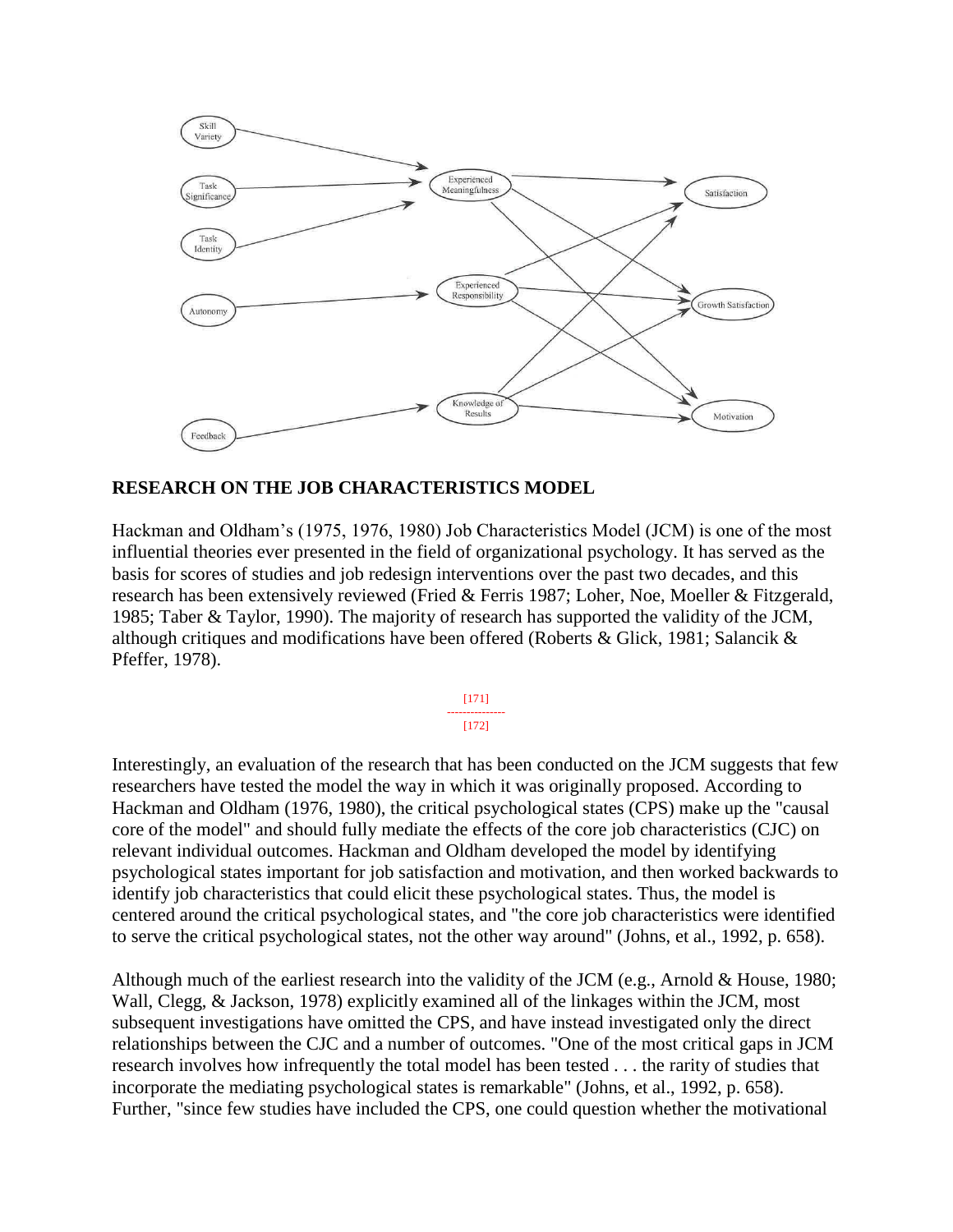underpinnings of this theory have been adequately examined or represented in JCM evaluations" (Renn & Vandenberg, 1995, p. 280).

The omission of the CPS from JCM investigations could be warranted if there were theoretical or practical rationale for this practice. However, "virtually no empirical evidence has accumulated supporting the practice of excluding the CPS from tests of the theory. The practice of excluding the mediating role appears to have occurred without empirical or theoretical justification" (Renn & Vandenberg, 1995, p. 280; see also Fried & Ferris, 1987; Hogan & Martel, 1987).

> [172] --------------- [173]

Most importantly, the omission of the CPS from empirical investigations of the JCM could lead to erroneous predictions (Fox & Feldman, 1988). For example, the fact that skill variety has been found to be positively correlated with job satisfaction could lead practicing managers to believe that satisfaction can be improved simply by increasing this CJC. However, according to the JCM, skill variety should only lead to positive outcomes to the extent that this increase results in a corresponding increase in experienced meaningfulness of the work. If an increase in variety does not result in increased feelings of meaningfulness, it is reasonable to hypothesize that this would result in a negative or non-significant change in satisfaction. The increased variety might only reflect more boring, meaningless things to do. In short, without measuring the CPS, our understanding of how CJC affect work outcomes can be incomplete or misleading. Due to the prominence of the JCM, the lack of data regarding the relationships between the CPS and the other elements of the JCM can have far-reaching consequences.

Further, this lack of available data has prevented the major meta-analytic reviews of the JCM from making definitive statements about the CPS. While Fried and Ferris (1987) included 76 studies in their meta-analysis of the JCM, they could find only eight studies that examined the entire JCM (i.e., including the CPS) and only three that tested the mediating effects of the CPS. Thus, Fried and Ferris (1987) were unable to make definitive conclusions as to the validity or importance of the CPS, although they stated in their qualitative discussion that there was suggestive evidence that the CPS are critical to the model. The Loher et al. (1985) meta-analysis did not address the critical psychological states at all. Rather, it focused solely on the relationships between the CJC and satisfaction. Thus, despite over two decades of active research on the JCM, the there has yet to be a comprehensive statement made concerning the role of the CPS in the JCM, and there has yet to be a quantitative review of the JCM examining all the relationships within the JCM.

> [173] --------------- [174]

Recently, however, several researchers have called for, and conducted research on, the full JCM model, with particular emphasis on the CPS. In general, these more recent studies have utilized sophisticated analytic techniques such as structural equations modeling, as opposed to bivariate correlation analysis. While the results and conclusions of these investigations have varied, there is general consensus that (a) the original JCM represents an adequate, but imperfect model, (b) the inclusion of the CPS in the investigation of the JCM explains additioanl variance in the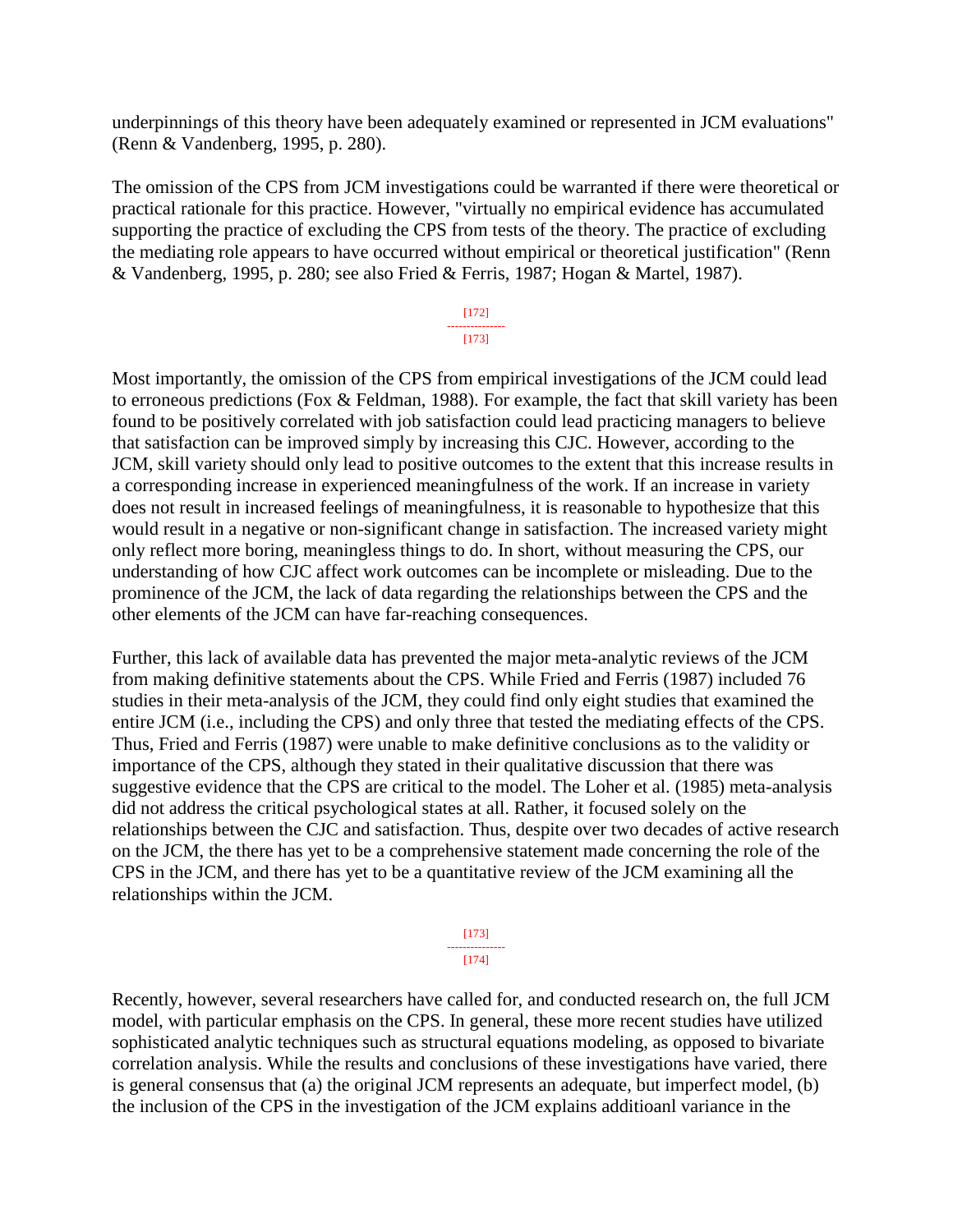outcome measures, and (c) that the CPS may represent partial, not complete, mediators of the CJC-outcome relationships. Due to the renewed interest in examining the CPS, we feel that there are a sufficient number of studies to warrant a summary analysis. Thus, the goals of this paper are to: (a) quantitatively summarize the findings of all existing studies which have examined the complete JCM, (b) test the adequacy of the original Hackman and Oldham model against the more commonly researched two-stage model, and (c) provide evidence to judge the importance of the CPS to the JCM.

The two competing models tested in this study are: (1) The original Job Characteristics Model, as proposed by Hackman and Oldham (1976) and (2) A modified JCM in which the critical psychological states are omitted. The original model will be tested to provide a test of the adequacy of the original model among the studies that have measured the JCM in its entirety. It is expected that the original model will provide an adequate fit for the data. The modified model represents the vast majority of studies that have measured the links between CJC and outcomes, while omitting the intervening CPS. It is expected that this model will not be as adequate as the models that encompass all three stages of the JCM (Renn & Vandenberg, 1995; Hogan & Martel, 1987). Please note that moderator variables, such as Growth Need Strength, were not incorporated into the tested models. This decision is discussed later in the paper.

The present study utilizes both meta-analytic and structural equation modeling techniques (see Viswesvaran & Ones, 1995) to provide a comprehensive test of the JCM based on the collected results of past research. "Another need for future research is to continue to utilize structural equation modeling to analyze data already collected. Numerous JCM data sets have been analyzed with less sophisticated techniques; such data could be re-analyzed using causal modeling. . . . The resulting group of analyses, taken as a whole, might then be subjected to meta-analysis" (Hogan & Martel, 1987; p. 261-2).

> [174] --------------- [175]

This approach for studying the JCM seems appropriate for several reasons (Hogan & Martel, 1987). First, structural equations modeling is appropriate for testing competing interpretations of the same model. Second, structural equations modeling can handle the simultaneous and multiple-stage nature of the mediated job characteristics model better than traditional regression analytic techniques. Further, the use of meta-analytic data also helps us avoid problems such as small sample size, low power, and homogeneous samples of jobs and organizations.

In addition, our analysis has been able to avoid the most common concerns that have been expressed regarding the use of the procedures as laid out in Viswesvaran and Ones (1995). First, the use of meta-analytic input could lead to vastly different sample sizes for each cell in the input matrix. This does not appear to be a problem for the current analysis because all values were gathered from meta-analytic samples ranging from 8,016 to 8,964 individual subjects.

Second, some are concerned that widely discrepant operationalizations could be combined as indicators of the same latent variable. All of the studies included in the meta-analysis used the measurement scales from the Job Diagnostic Survey (JDS) (see Hackman & Oldham, 1975,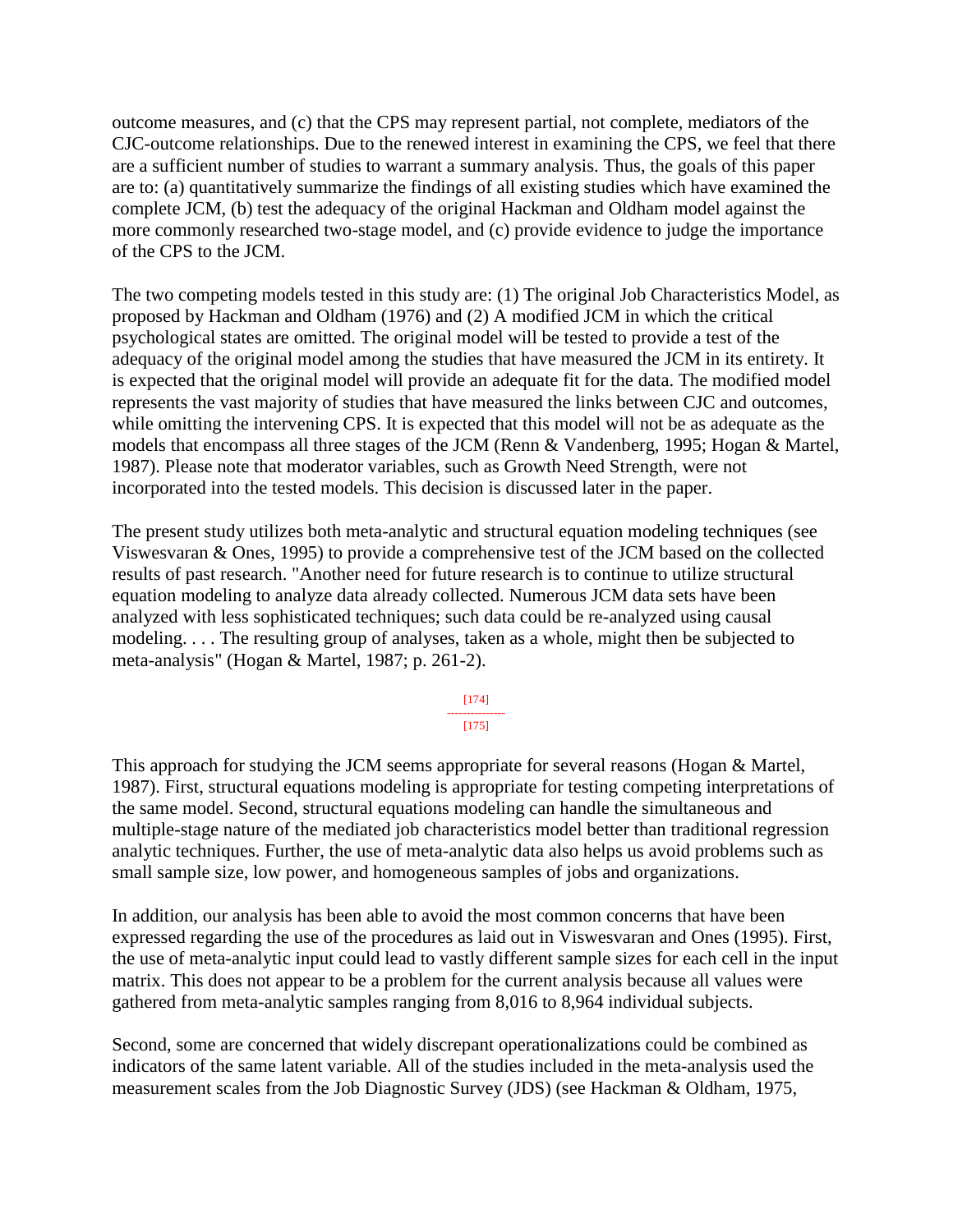1980), obviating this concern. Finally, some researchers caution that the use of these procedures could result in a correlation matrix in which there are missing values. In this analysis, there are no missing values in the meta-analytic correlation matrix.

# **METHOD**

Relevant studies were gathered through a variety of sources: (a) a computer-based search of JCM keywords using Psychlit and Dissertation Abstracts dating back to 1976, (b) a reference list search of found articles and existing JCM meta-analyses, and (c) a hand search of five prominent organizational psychology/management journals (*Academy of Management Journal, Journal of Applied Psychology, Journal of Management, Organizational Behavior and Human Decision Processes/Human Performance,* and *Personnel Psychology*), from 1976 to 1998. The literature search yielded a total of thirteen independent studies appropriate for inclusion in the metaanalysis. Inclusion criteria for studies were (a) the study must contain information regarding the full JCM, including the CPS, and (b) the study must report correlations between CPS and CJC and/or outcome measures.

> [175] --------------- [176]

Studies were divided among the three authors and coded independently. To insure reliability, articles were divided again and re-coded by a different author. Disagreements were resolved by discussion. Table 1 provides a list of all the studies included in the meta-analysis, their sample size, sample, measure used, and whether the study supports the importance of the CPS in the JCM. Please note that no study that explicitly examined the CPS found them to be entirely unimportant to the JCM model.

|                                        | N   | <b>Samples</b><br><b>Measures</b> |                | <b>Support for CPS?</b> |
|----------------------------------------|-----|-----------------------------------|----------------|-------------------------|
| Arnold & House<br>(1980)               | 120 | Engineers                         | <b>JDS</b>     | Did Not Test            |
| Barnabe & Burns<br>(1994)              | 247 | <b>Teachers</b>                   | <b>JDS</b>     | <b>Yes</b>              |
| Becherer, Morgan, &<br>Lawrence (1982) | 211 | <b>Sales</b>                      | <b>JDS</b>     | <b>Yes</b>              |
| Champoux (1991)                        | 247 | <b>State Agency</b>               | <b>JDS</b>     |                         |
| Fox & Feldman<br>(1988)                | 119 | Variety of Jobs                   | <b>JDS/JDI</b> | Partial                 |
| Griffeth (1985)                        | 76  | Work Study                        | <b>JDS</b>     | Did Not Tex             |
| Hackman & Oldham<br>(1975)             | 658 | Variety of Jobs                   | <b>JDS</b>     | Partial                 |
| Hogan & Martell<br>(1987)              | 208 | NAVY-Variety of<br>Jobs           | <b>JDS</b>     | <b>Yes</b>              |
| Johns, Xie, & Fang<br>(1992)           | 300 | Managers                          | <b>JDS</b>     | Yes                     |

| Table 1. Characteristics of Studies Included in the Meta-Analysis |
|-------------------------------------------------------------------|
|-------------------------------------------------------------------|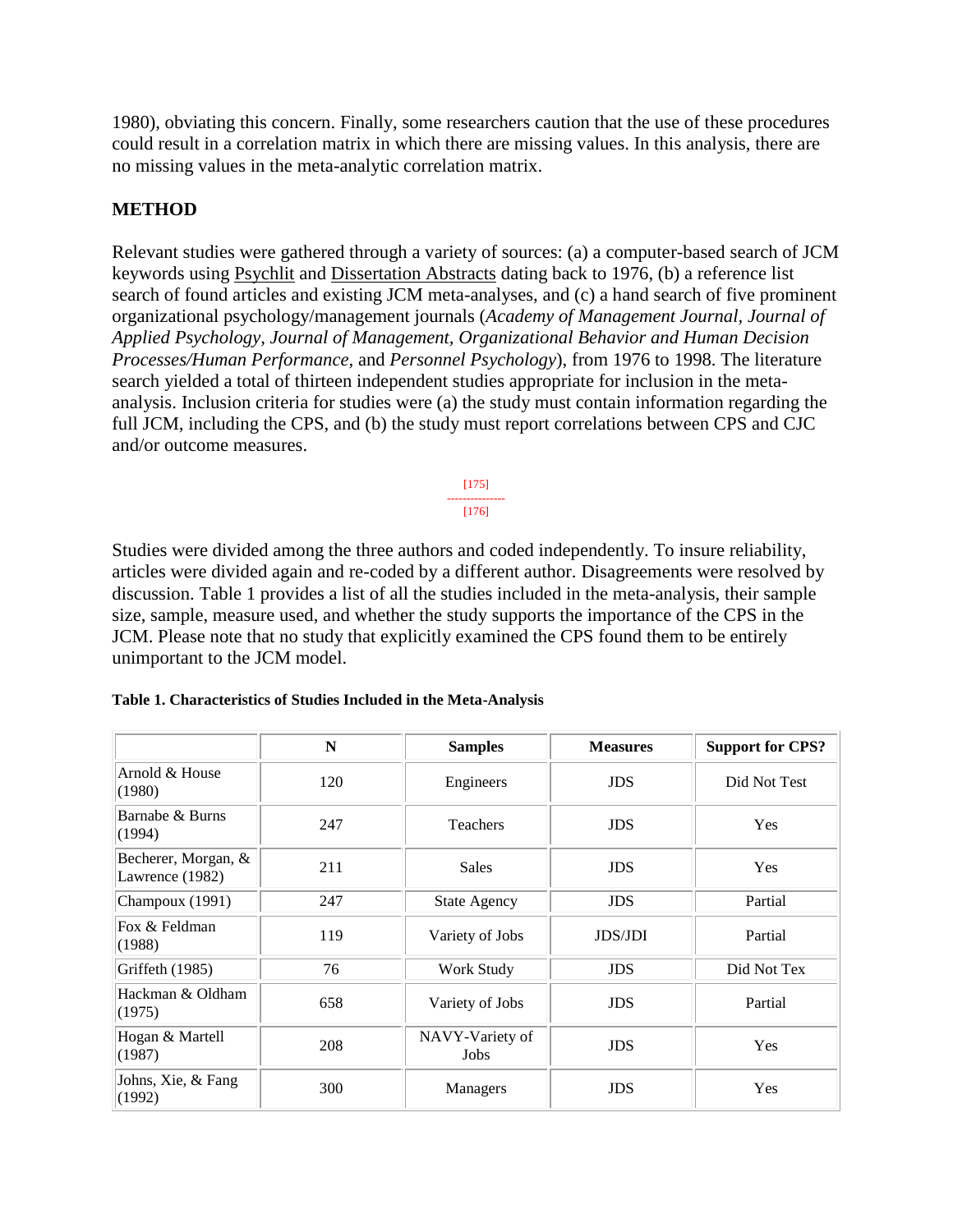| Kiggundu (1980)                   | 138  | <b>Financial Company</b> | <b>JDS</b>       | Did Not Test |
|-----------------------------------|------|--------------------------|------------------|--------------|
| Renn & Vandenberg<br>(1995)       | 188  | Variety of Jobs          | <b>JDS/JDS-R</b> | <b>Yes</b>   |
| Tiegs, Tetrick, &<br>Fried (1992) | 6405 | Variety of Jobs          | <b>JDS</b>       | Did Not Test |
| Wall, Clegg, &<br>Jackson (1978)  | 47   | Sales                    | <b>JDS</b>       | Partial      |

Studies were coded for three potential moderator variables: sample type (white collar, blue collar, mixed), research design (experiment, quasi-experiment, non-experiment), and instrument used (JDS, JDS-Revised, other). The analyses for type of sample revealed no consistent pattern of differences. Analyses were not conducted for the other two variables, due to the lack of variation among primary studies.

#### [176] --------------- [177]

The meta-analytic correlations between each of the elements are displayed in Table 2. Each of the effect sizes were based upon between nine and thirteen independent samples and upon between 8,016 and 8,964 participants. The mean sample size of each of the studies included in the meta-analysis was 690 and the median sample size was 208. Effect sizes were not corrected for unreliability at this stage of the analysis. This correlation matrix was transformed into a covariance matrix using the standard deviations calculated by Oldham, Hackman, and Stepina (1979), which are based on 6,930 respondents from 876 different jobs in 56 organizations and were previously used to represent population parameters by Arnold and House (1980), Fried and Ferris (1987) and Hackman and Oldham (1980). The reader should note that the standard deviations used in this analysis are based on normative data, and were not meta-analytically derived from the included studies.

|                                  | <b>SD</b> | 1   | $\mathbf{2}$ | 3   | 4   | 5   | 6   | 7   | 8   | $\boldsymbol{9}$ | 10 | 11 |
|----------------------------------|-----------|-----|--------------|-----|-----|-----|-----|-----|-----|------------------|----|----|
| 1. Skill Variety                 | 1.57      | .70 |              |     |     |     |     |     |     |                  |    |    |
| $ 2.$ Task<br>Significance       | 1.25      | .41 | .59          |     |     |     |     |     |     |                  |    |    |
| 3. Task Identity                 | 1.44      | .22 | .20          | .65 |     |     |     |     |     |                  |    |    |
| 4. Autonomy                      | 1.39      | .43 | .32          | .32 | .67 |     |     |     |     |                  |    |    |
| 5. Feedback                      | 1.34      | .35 | .34          | .26 | .39 | .71 |     |     |     |                  |    |    |
| 6. Experienced<br>Meaningfulness | 1.14      | .46 | .45          | .24 | .42 | .38 | .75 |     |     |                  |    |    |
| 7. Experienced<br>Responsibility | 0.96      | .34 | .33          | .27 | .39 | .34 | .59 | .71 |     |                  |    |    |
| 8. Knowledge<br>of Results       | 1.14      | .16 | .23          | .28 | .29 | .49 | .40 | .34 | .72 |                  |    |    |

### **Table 2. Meta-Analytic Correlations and Mean Reliabilities**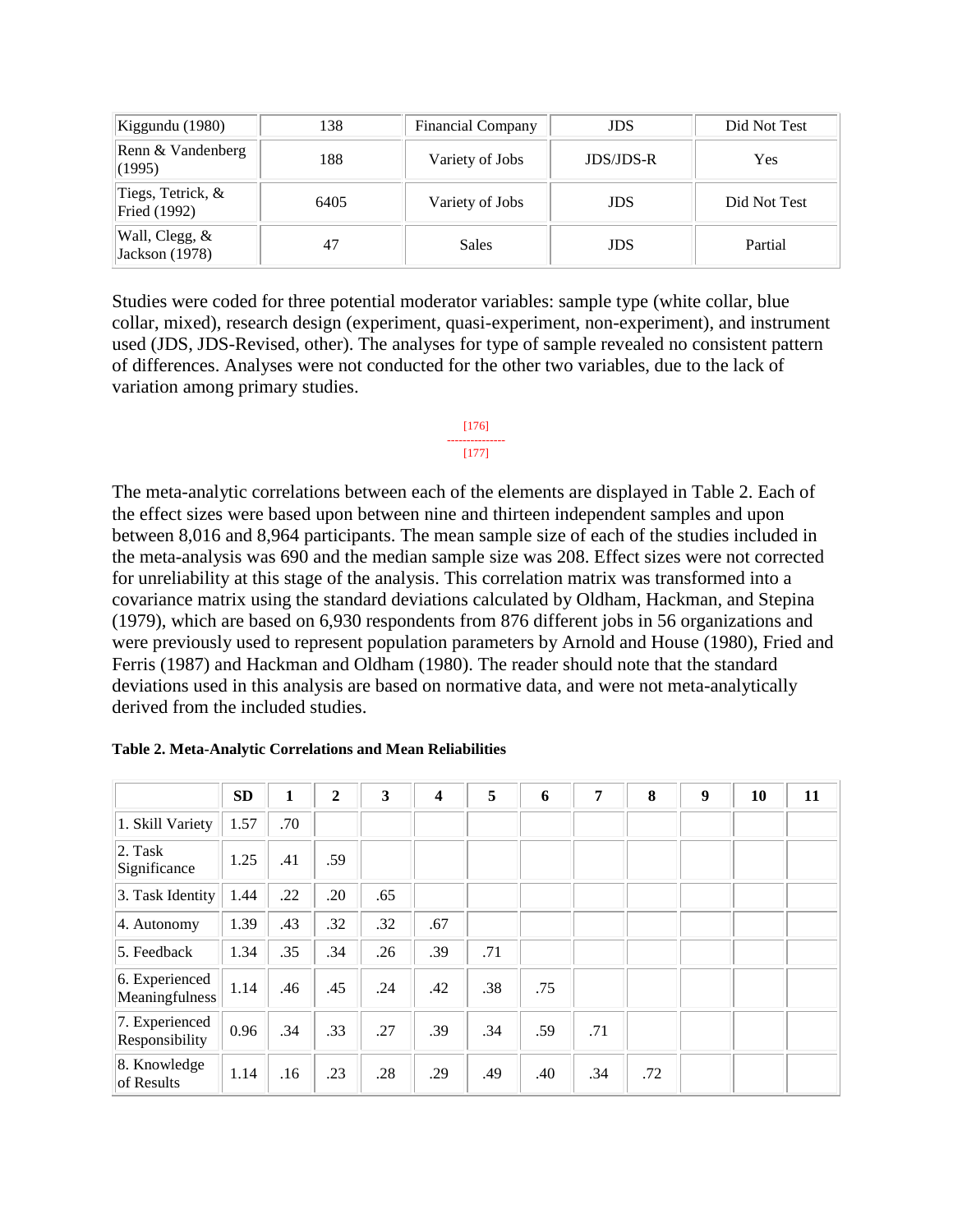| 9. Satisfaction          | .07  | .35 | .29              | $\mathcal{D}$<br>.∠∠  | .42 | .36 | .65       | .49  | .42 | .80 |     |     |
|--------------------------|------|-----|------------------|-----------------------|-----|-----|-----------|------|-----|-----|-----|-----|
| 10. Growth               | 1.15 | .50 | .38              | .26                   | .54 |     | .65       | لا ب | .40 | .69 | .81 |     |
| Internal<br>Satisfaction | 0.77 | .35 | $\bigcap$<br>ن ب | $\overline{7}$<br>. . | .30 | .42 | 57<br>ر., | .59  | .25 | .43 | .50 | .69 |

**Note.** Mean reliabilities are reported on the diagonal. **Note.** All 95% confidence intervals did not include zero.

**Note.** Standard deviations from Oldham, Hackman & Stepina (1979)

[177] --------------- [178]

Next, the procedures outlined by Viswesvaran and Ones (1995) for using meta-analysis to create a covariance matrix to be used as input to a structural equations analysis were employed. The seven-step process is shown in Table 3. Similar procedures have been employed by Carson, Carson, and Rowe (1993), Horn, Caranikas-Walker, Prussia and Griffeth, (1992), and Premack and Hunter (1988), among others. Our meta-analysis is consistent with these procedures, except that (a) a LISREL 8.0 analysis was performed instead of traditional path analysis and (b) the correlations used in the analysis were not corrected for attenuation due to unreliability. This decision will be discussed later in the paper.

|  | Table 3. Steps for Combining Psychometric Meta-Analysis and Structural Equations Modeling |  |  |  |
|--|-------------------------------------------------------------------------------------------|--|--|--|
|  |                                                                                           |  |  |  |
|  |                                                                                           |  |  |  |

| <b>Measurement Model</b> | Identify important constructs and relationships.<br>Identify different measures used to<br>operationalize each construct.<br>3. Obtain all studies reporting either (a)<br>correlations between conceptually distinct<br>operational measures or (b) artifact information<br>on any of the conceptually distinct operational<br>measures (identified in step 2).<br>4. Conduct psychometric meta-analyses and<br>estimate true score correlations between the<br>measures (identified in step 2).<br>5. Use factor analysis to test the measurement<br>model. |
|--------------------------|---------------------------------------------------------------------------------------------------------------------------------------------------------------------------------------------------------------------------------------------------------------------------------------------------------------------------------------------------------------------------------------------------------------------------------------------------------------------------------------------------------------------------------------------------------------|
| <b>Causal Model</b>      | 6. Estimate the correlations between the<br>constructs (forming composites for the different<br>operationalizations of the same construct).<br>7. Use LISREL with the estimated true score<br>correlations to test proposed theory.                                                                                                                                                                                                                                                                                                                           |

**Note.** Adapted from framework presented by Viswesvaran and Ones (1995).

[178] --------------- [179]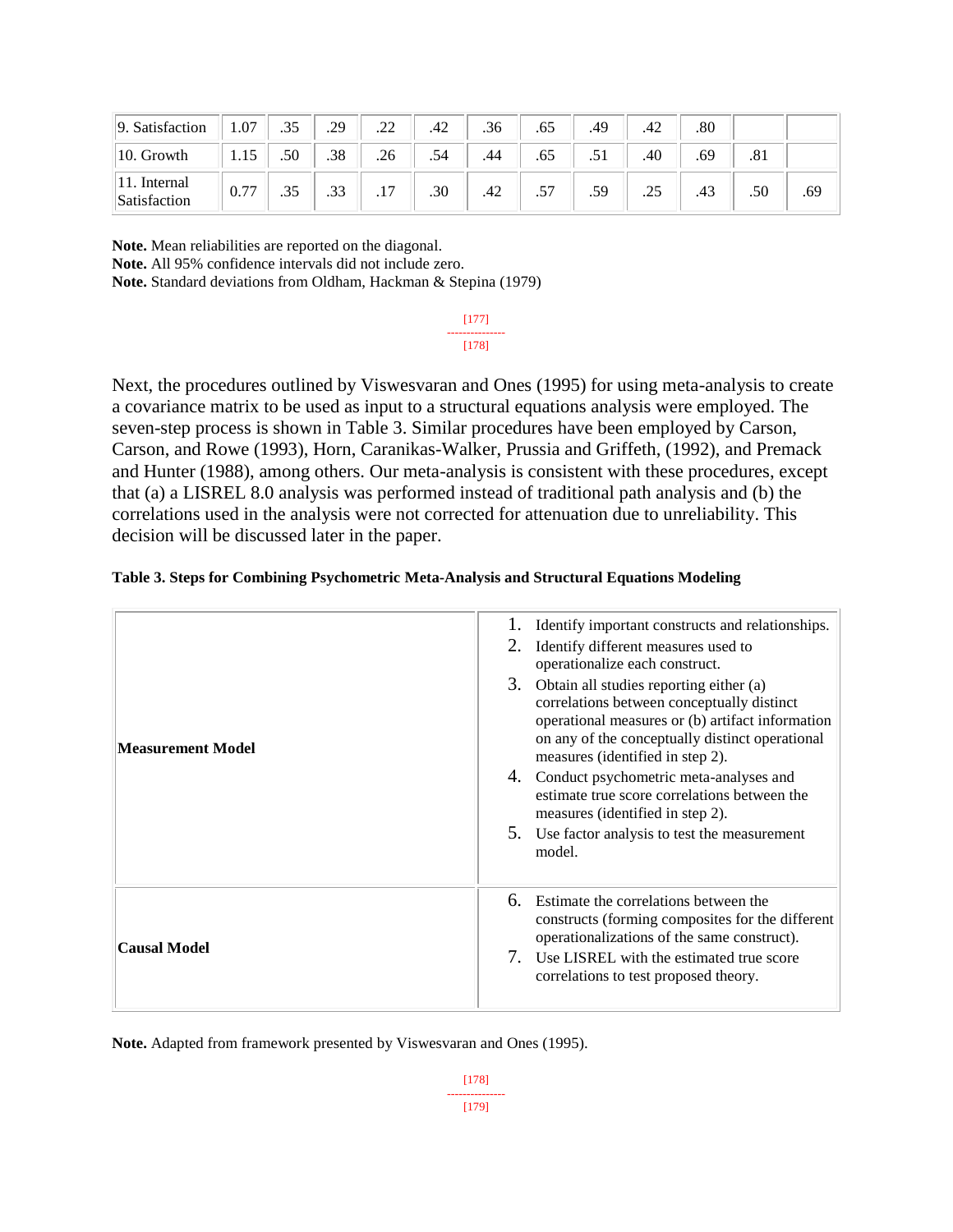For the LISREL 8.0 analyses, the parameter estimates were based on a sample covariance matrix and a maximum likelihood solution. The median sample size, 208, was used in this stage of the analysis because the  $\mathcal{X}^2$  statistic is biased against large sample sizes (Jaccard & Wan, 1996).

The fit of the data to the model was assessed using several indices, including: the  $\mathcal{X}^2$  statistic, the Goodness of Fit Index (GFI), the Root Mean Square Error of Approximation (RMSEA), and the Comparative Fit Index (CFI). The  $\mathcal{X}^2$  statistic, and the GFI are indices of absolute fit which measure how far the model deviates from a model of perfect fit. The CFI is an index of comparative fit that measures how far a model deviates from a model of good fit. The RMSEA is a test of parsimony that takes the number of paths into account when determining fit. Model adequacy is also assessed by examining the amount of variance explained in the outcome measures and the ratio of predicted to significant paths.

The GFI, CFI, and RMSEA statistics are useful for assessing the fit of the individual models; however, they cannot be used to compare across models. The  $\mathcal{X}^2$  statistic can be used to compare the relative fit of competing models, but only if these models are nested within each other. However, the two models being compared in this study are not nested. Therefore, two commonly used statistical indices, the Akaike Information Criterion (AIC) and the CIAC (an extension of the AIC, which more strongly penalizes models for lack of parsimony), were used to compare these two non-nested models on a common metric. These statistics are seen as most appropriate when comparing two non-nested models (see Lin & Dayton, 1997).

# **RESULTS**

First, the original JCM model (Model 1) was tested (see Table 4). The fit indices for this model were:  $\mathcal{X}^2$  (25) = 124.25,  $p < .05$ , GFI = .91, RMSEA = .14, and CFI = .89. The CFI and GFI indicate acceptable levels of model fit, while the RMSEA and the  $\mathcal{X}^2$  value are less supportive of good model fit. However,  $\chi^2$  is influenced by sample size, and the RMSEA index penalizes models for lack of parsimony. Therefore, these findings are not unexpected.

> [179] --------------- [180]

### **Table 4. Results of Tests of Goodness of Fit for the Various Models**

| Statistic                                      | $\chi^2$  | df | Ratio of<br>explained RMSEA<br>paths |        | <b>GFI</b> | <b>CFI</b> | <b>Explained</b><br>variance<br>in DV | <b>Model</b><br><b>AIC</b> | <b>Model</b><br><b>CIAC</b> |
|------------------------------------------------|-----------|----|--------------------------------------|--------|------------|------------|---------------------------------------|----------------------------|-----------------------------|
| Rules of<br>Thumb for<br>"Good Fit"            | <b>ns</b> | ۰  | ٠                                    | $-.08$ | > 0.90     | > 0.90     | $\blacksquare$                        |                            |                             |
| 1. Original<br>Job<br>Characteristics<br>Model | 124.25*   | 25 | 12/14                                | .14    | .91        | .89        | $.42$ sat.<br>.42 growth<br>.38 mot.  | 294.48                     | 446.29                      |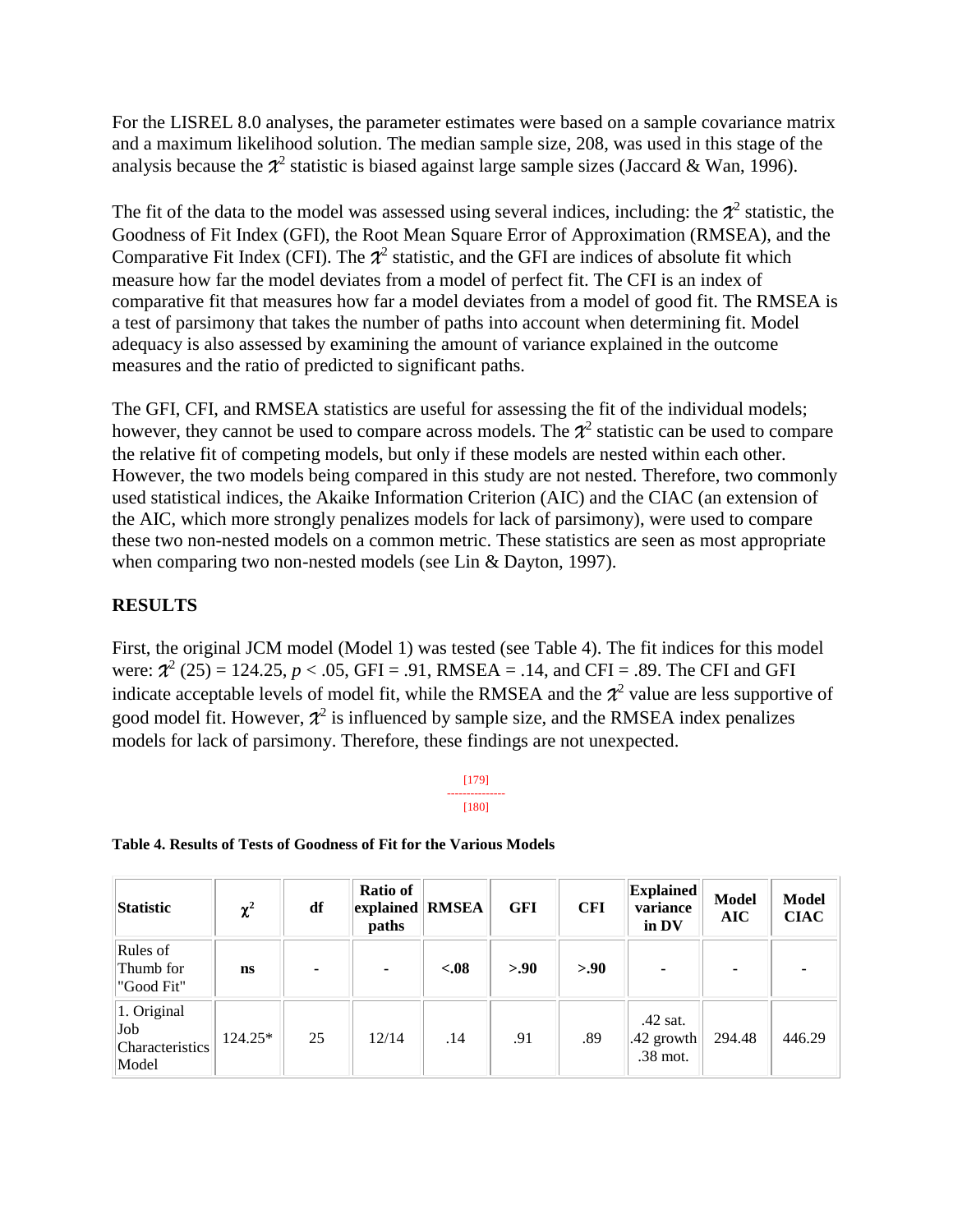| $ 2.$ Normally<br>Tested JCM<br>12.09*<br>$ $ (excluding<br>$ CPS\rangle$ | 7/15<br>.16 | .99 | $.37$ sat<br>.98<br>.43 growth<br>$.32$ mot | 80.09 | 227.56 |
|---------------------------------------------------------------------------|-------------|-----|---------------------------------------------|-------|--------|
|---------------------------------------------------------------------------|-------------|-----|---------------------------------------------|-------|--------|

**Note.**  $*$  indicates result was statistically significant at  $p < .05$ 

Figure 2 shows the estimates of the structural coefficients for Model 1. Standardized estimates appear on each path. Twelve of the fourteen paths in this model were statistically significant, and the variables in the model were able to account for approximately 42% of the variance in satisfaction, 42% of the variance in growth satisfaction, and 38% of the variance in motivation.

#### **Figure 2. SEM of the Original JCM**



Next, the two-stage model normally tested in the literature was explored (Model 2). The results of the goodness of fit indices were:  $\mathcal{X}^2$  (3) = 12.09,  $p < .05$ , GFI = .99, RMSEA = .16, and CFI = .98. All of these values, except for the RMSEA, indicate good model fit. Seven of the fifteen paths were statistically significant in this model (see Figure 3). The model was able to account for approximately 37% of the variance in satisfaction, 43% of the variance in growth satisfaction, and 32% of the variance in motivation.

#### **Figure 3. SEM of the JCM Normally Tested in the Literature**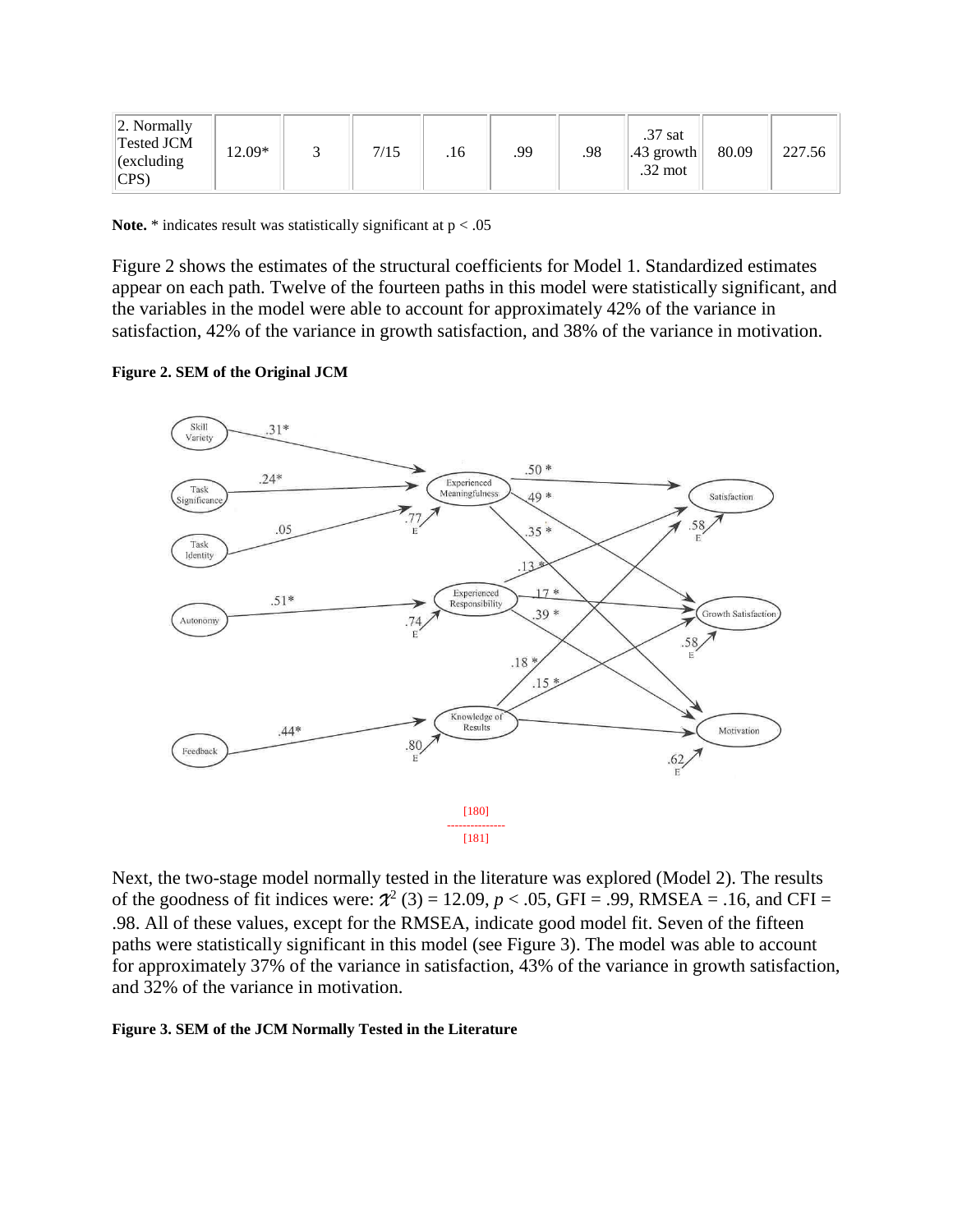

In short, the original JCM can be seen to (a) explain more variance in the dependent variables, and (b) have a greater percentage of statistically significant causal pathways than the abridged version of the JCM. The two-stage JCM, however, attained greater model fit, as indicated by the GFI, CFI and chi-squared indices. Neither model showed an acceptable level of parsimony according to the RMSEA index.

Finally, in order to compare the models with a common metric, the AIC and CIAC statistics were used. When comparing two or more models, the model of best fit is the one with the lowest values (Lin & Dayton, 1997). Both the AIC and the CAIC indicate that the normally tested twostage model demonstrates superior fit (see Table 4).

# **DISCUSSION**

The quantitative results of this analysis suggest that the two-stage model normally tested in the literature may provide a better fit to the available data than the three-stage model originally proposed by Hackman and Oldham (1976). However, adequate comparison among competing models requires more than comparing fit ratios. The reasonableness of values contained in a model and a model's correspondence with relevant theory are equally, if not more, important. Thus, while the two stage model may result in more adequate model fit, a closer examination of the two models support, rather than refute, the contention that the CPS are indeed critical to the JCM.

Several path coefficients in Model 2 run counter to well-established theory regarding the design of work. In particular, eight of the nine paths between skill variety, task significance, and task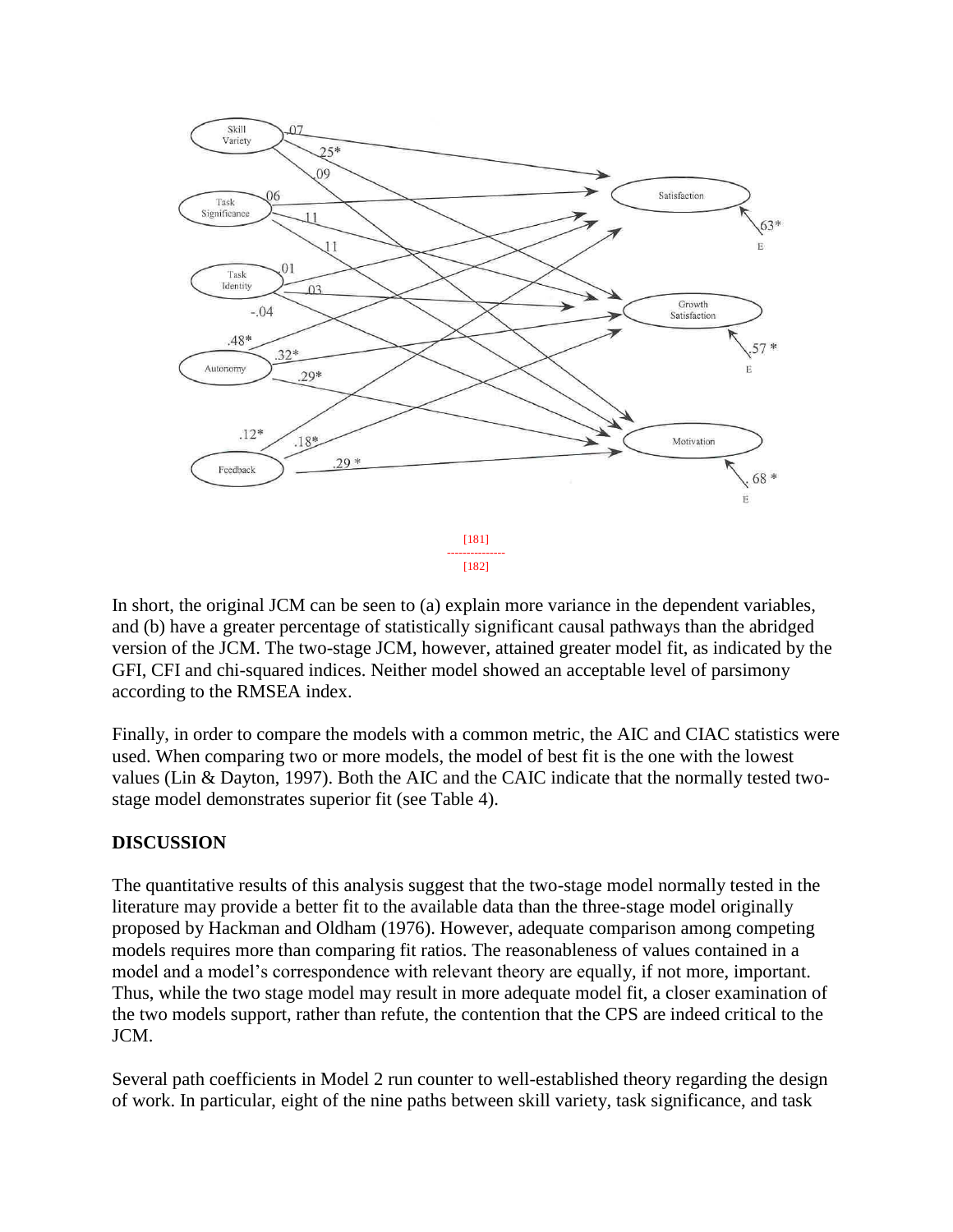identity and the three outcome variables are not statistically significant (see Figure 2). In comparing these path coefficients with those of Model 1, the importance of the CPS to the JCM becomes clear. In Model 1, both skill variety and task significance demonstrate statistically significantly positive indirect relationships with the outcome variables, as mediated by experienced meaningfulness. These relationships provide evidence that, while skill variety and task significance may not be directly related to job affect and motivation, they can be important in eliciting experienced meaningfulness of the work. It is this psychological state, however, that is crucial for the beneficial outcomes of job redesign. Thus, the comparison between the path coefficients in these two competing models accentuates the importance of the CPS to job redesign. The non-significant paths in Model 2 provide evidence that increasing job characteristics may have little or no impact if the employee does not experience the CPS. This underscores the importance of the CPS as the "causal core of the model" (Hackman & Oldham, 1976, p. 255).

#### [182] ---------------  $[183]$

Our results also lead to several other interesting observations. For instance, in both of the competing models, autonomy is the CJC with the strongest relationships with outcome variables. This finding is consistent with several recent streams of research into work motivation, including Ajzen's (1991) Theory of Planned Behavior and Deci and Ryan's Cognitive Evaluation Theory (e.g., Deci & Ryan, 1991), which stress the importance of autonomy and self-determination. Further, recent practitioner-oriented research on organizational development and change has established that allowing personal control is a key to successful change in employee attitudes, behaviors, and value orientation (e.g., Parker, Wall & Jackson, 1997).

In addition, it should be noted that neither model tested in this study demonstrated exceptional fit to the data. It was certainly expected that the JCM, in either form, would not be particularly parsimonious. However, this study does provide some suggestions for avenues of future research. In particular, research aimed at trimming the model and balancing parsimony and variance explanation concerns is clearly warranted. Again, autonomy is seen as a particularly crucial construct for this purpose.

The limitations of the present study also warrant discussion. First, the meta-analytic data was derived from only 13 primary studies, and some have argued that this relatively low k could lead to unstable meta-analytic results (Oswald & Johnson, 1998). However, this number of primary studies is not uncommonly low, given recent publications (e.g., Donovan & Radosevich, 1998). Further, our data was derived from a large number of subjects (n varied from 8,016 to 8,964) across a wide variety of occupations and job settings. Thus, one can be reasonably confident in the external validity of our results.

Another potential criticism of this research is that a large proportion of our sample was derived from one primary study (Tiegs, et al., 1992). To address this concern, we ran our analyses both with and without this study included in our sample, and found no significant differences. In fact, in comparing the two resultant correlation matrices, only one of the fifty-five pairs of correlations differed by more than .05.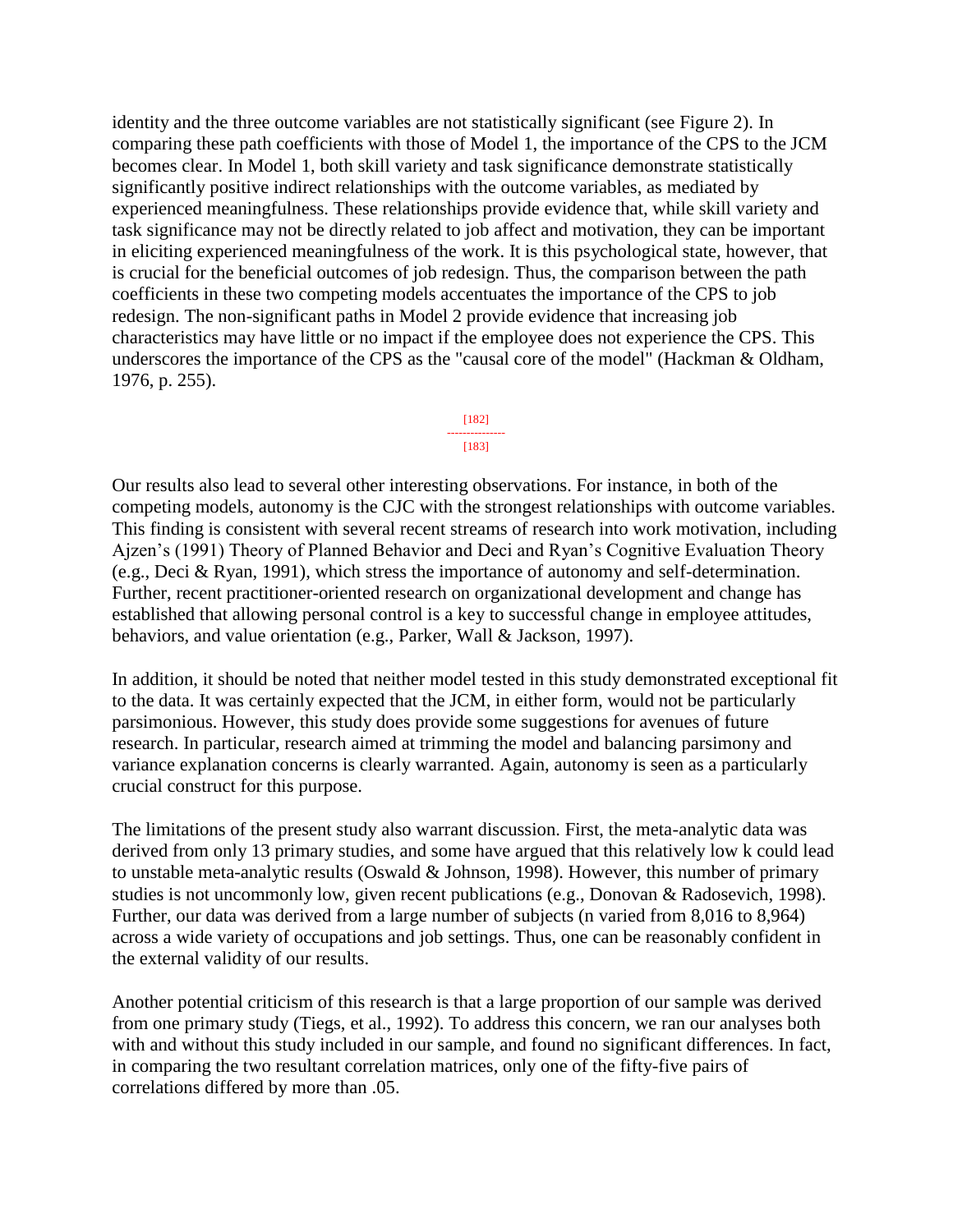[184]

The combined use of meta-analysis and SEM is a relatively new analytic strategy. While this technique is promising, its validity hinges on a number of statistical assumptions. Efforts were made to address some commonly voiced concerns regarding this technique. However, more psychometric and simulation-based research regarding the limits and potential drawbacks of this approach is clearly needed.

In addition, we did not include any information on moderating variables, such as Growth Need Strength (GNS), in our analysis. This decision was made for several reasons, including: (a) the fact that few of the studies selected for our meta-analysis included information on GNS, (b) Tiegs, Tetrick & Fried (1992) offer compelling evidence that GNS is not, in fact, a significant moderator of the relationships in the model, (c) that the analysis of the GNS moderator in the manner originally proposed by Hackman and Oldham (moderation at two stages) is troublesome and would either require the addition of 14 additional paths to Model 1 or the splitting of continuous variables into categorical ones (Jaccard & Wan, 1996), and (d) the effects of moderators are tangential to the specific purpose of the present paper.

Finally, the correlations used as input to the structural equations analysis were not corrected for unreliability at either the meta-analytic stage or the SEM stage, although techniques for such corrections are commonly employed. There were two reasons for this decision. First, research on the JCM and the JDS have long acknowledged that common method variance and multicollinearity serve to inflate the correlations among the JCM constructs (Roberts & Glick, 1981; Taber & Taylor, 1990). While unreliability serves to attenuate correlations, correcting for this attenuating effect while ignoring the factors which serve to artificially inflate variable correlations would result in biased correlations which overstate the strength of the relationships among the JCM variables. Second, when the analyses were conducted using corrected correlations as input, several statistical problems were encountered. In particular, the inflated correlations led to suppressor effects among the independent variables in Model 2 (the abridged model). This led to several statistically troubling results, including a standardized path coefficient greater than 1.0 (1.41 between autonomy and satisfaction) and negative causal paths between variables whose zero-order correlations are positive.

> [184] --------------- [185]

Two potential causes of these supressor effects are that the average reliabilities calculated from the primary studies were consistently lower than acceptable standards for scale reliability (along the diagonal in Table 2), and that multicollinearity may exist among the variables in the model. Our findings are consistent with Roberts and Glick's (1981) and Taber and Taylor's (1990) conclusions that the JDS is a useful, albeit limited, instrument, but that additional and alternate measures and methodologies are required in order to advance the field of job redesign. Thus, due to statistical anomalies and our desire to remain conservative in our analyses, no corrections for attenuation were made.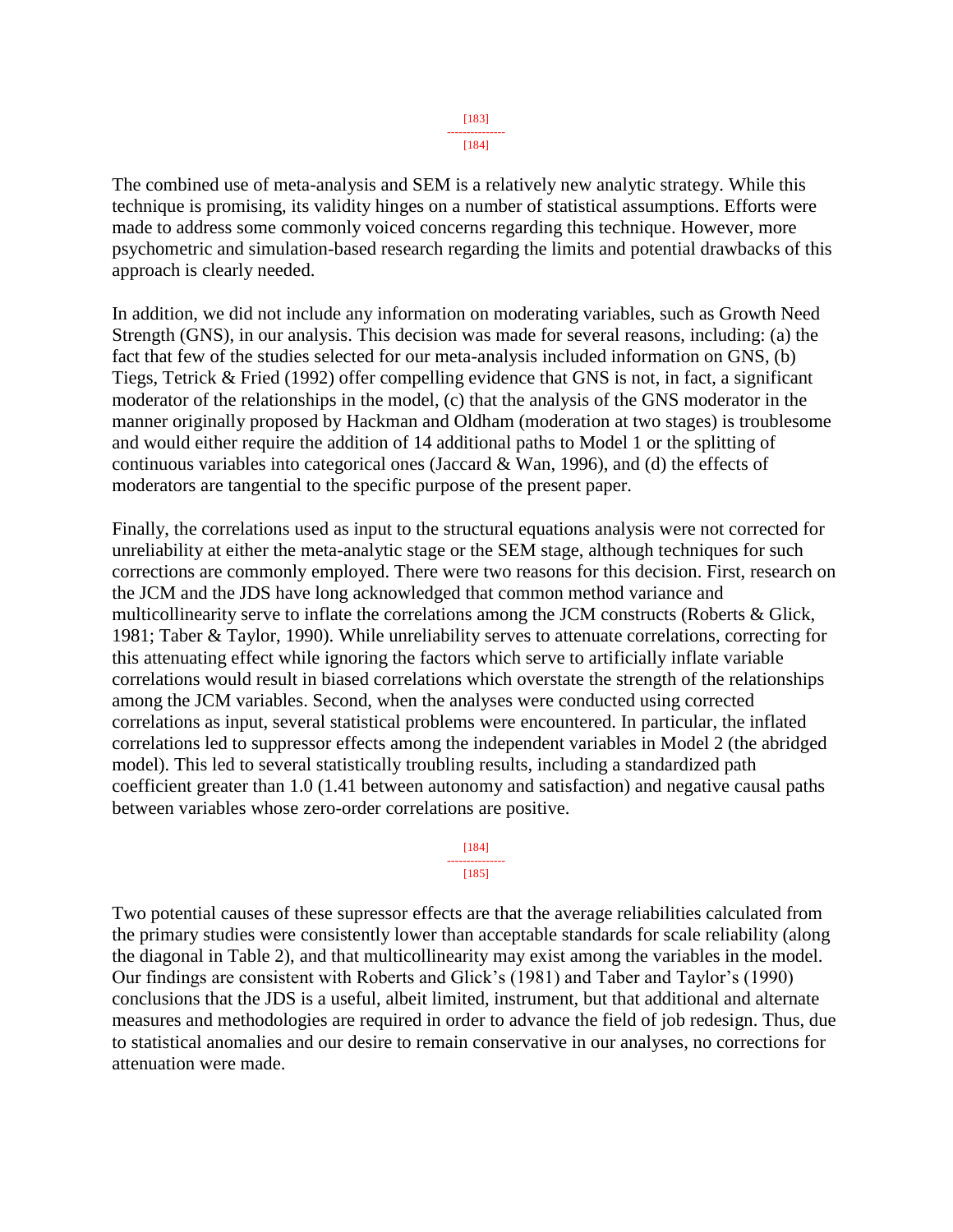In sum, the central finding of the present analysis is that, while the abridged two-stage model demonstrates adequate fit, JCM researchers need to pay more attention to the CPS. The results of our meta-analysis support recent contentions that "researchers and practitioners who are interested in the impact of jobs on employees might consider measuring psychological states more often than is commonly done" (Johns, et al., 1992, p. 672). Thus, this paper contributes quantitative evidence to support those who have criticized how research has commonly been conducted on the JCM (see Fried & Ferris, 1987; Fox & Feldman, 1988; Hogan & Martel, 1987; Renn & Vandenberg, 1995).

Failure to incorporate CPS into the JCM could lead to unexpected results and misdirected organizational interventions. This classic theory is quite complex and rich, and has implications for many of the workplace change initiatives (e.g., JIT, TQM, MBO) in use in organizations today. Even though the two-stage model represents a more parsimonious model, important information may be lost if the CPS are not included.

# **REFERENCES**

Ajzen, I. (1991). 'The theory of planned behavior." *Organizational Behavior and Human Decision Processes,* 43:179-211.

Arnold, H.J. & House, R.J. (1980). "Methodological and substantive extensions to the job characteristics model of motivation." *Organizational Behavior and Human Decision Processes*, 25:161-183.

> [185] --------------- [186]

Barnabe, C. & Burns, M. (1994). "Teachers' job characteristics and motivation." *Educational Research*, 36:171-185.

Becherer, R.C., Morgan, F.W. & Richard, L.M. (1982). "The job characteristics of industrial salespeople: Relationship to motivation and satisfaction." *Journal of Marketing*, 46:125-135.

Brief, A.P. & Aldag, R.J. (1975). "Employee reactions to job characteristics: A constructive replication." *Journal of Applied Psychology*, 60:182-186.

Carson, P.P., Carson, K.D. & Roe, C.W. (1993). "Social power bases: A meta-analytic examination of interrelationships and outcomes." *Journal of Applied Social Psychology*, 23:1,150-1,169.

Champoux, J.E. (1991)."A multivariate test of the job characteristics theory of work motivation." *Journal of Organizational Behavior*, 12:431-446.

Deci, E.L. & Ryan, R.M. (1991). "Intrinsic motivation and self-determination in human behavior." In Steers, R.M. & Porter, L.W. (Eds.) *Motivation and Work Behavior, 5th Edition.* New York: McGraw-Hill, Inc., pp. 44-58.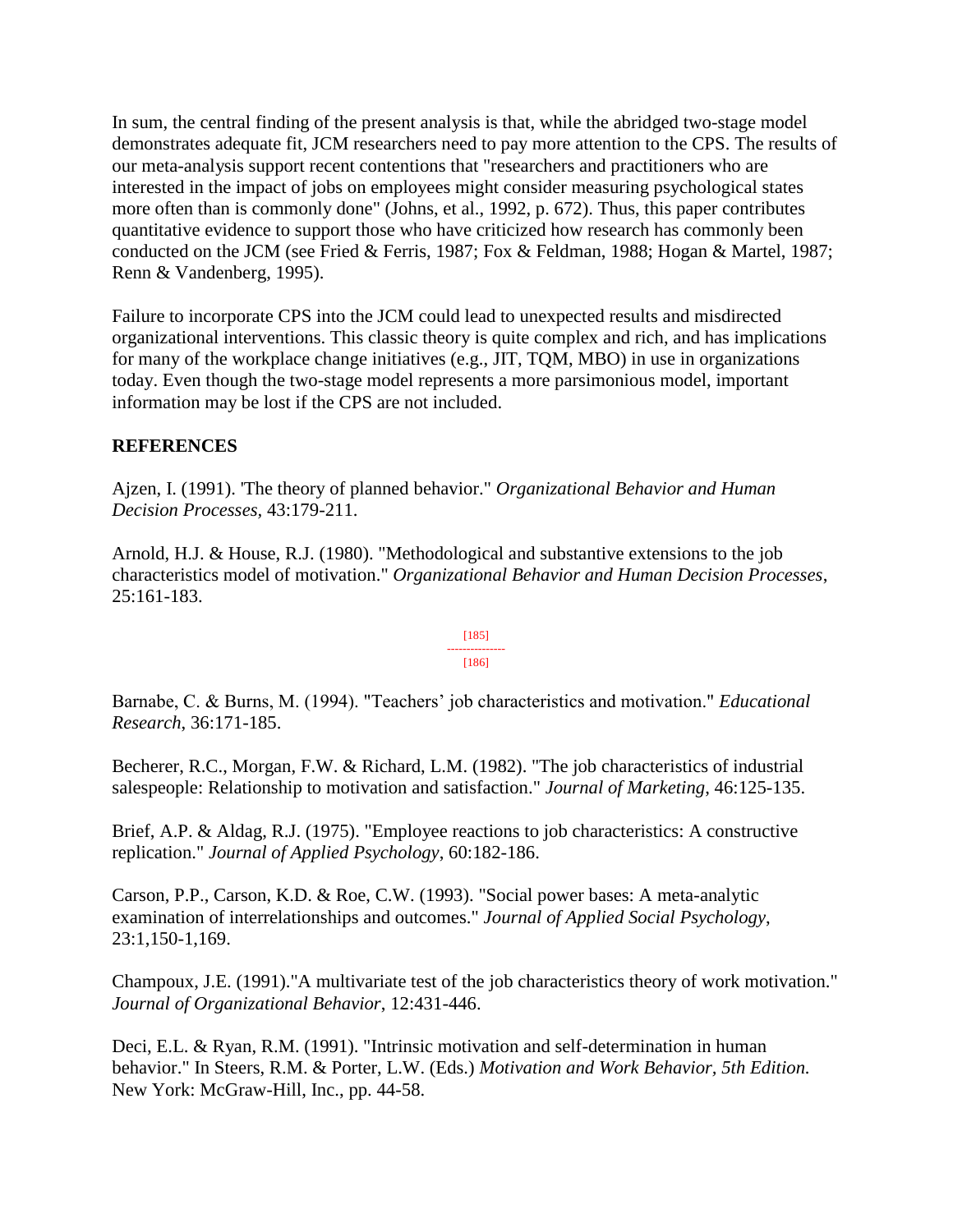Donovan, J.J., & Radosevich, D.J. (1998). "The moderating role of goal commitment on the goal difficulty-performance relationship: A meta-analytic review and critical reanalysis." *Journal of Applied Psychology*, 83:308-315.

Evans, M.G., Kiggundu, M.N. & House, R.J. (1979). "A partial test and extension of the job characteristics model of motivation." *Organizational Behavior and Human Performance*, 24:354-381.

Fox, S. & Feldman, G. (1988). "Attention state and critical psychological states as mediators between job dimensions and job outcomes." *Human Relations*, 41:229-245.

> [186] --------------- [187]

Fried, Y. & Ferris, G.R. (1987). "The validity of the job characteristics model: A review and meta-analysis." *Personnel Psychology*, 40:287-322.

Griffeth, R.W. (1985). "Moderation of the effects of job enrichment by participation: A longitudinal field experiment." *Organizational Behavior and Human Decision Processes*, 35:73- 93.

Hackman J.R. & Oldham, G.R. (1976). "Motivation through the design of work: Test of a theory." *Organizational Behavior and Human Performance*, 16:250-279.

Hackman J.R. & Oldham, G.R. (1980). *Work Redesign.* Reading, MA: Addison-Wesley Publishing Company Inc.

Hackman J.R. & Oldham, G.R. (1975). "Development of the job diagnostic survey." *Journal of Applied Psychology*, 60:159-170.

Hogan E.L. & Martell, D.A. (1987). "A confirmatory structural equations analysis of the job characteristics model." *Organizational Behavior and Human Decision Processes*, 39:242-263.

Horn, P.W., Caranikas-Walker, F., Prussia, G.E. & Griffeth, R.E. (1992). "A meta-analytical structural equations analysis of a model of employee turnover." *Journal of Applied Psychology*, 77:890-909.

Jaccard, J. & Wan, C.K. *LISREL Approaches to Interaction Effects in Multiple Regression.*  Thousand Oaks, CA: Sage Publications.

Johns, G., Xie, J.L. & Fang, Y. (1992). "Mediating and moderating effects in job design." *Journnal of Management*, 18:657-676.

Kiggundu, M.N. (1980). "An empirical test of the theory of job design using multiple job ratings." *Human Relations*, 33:339-351.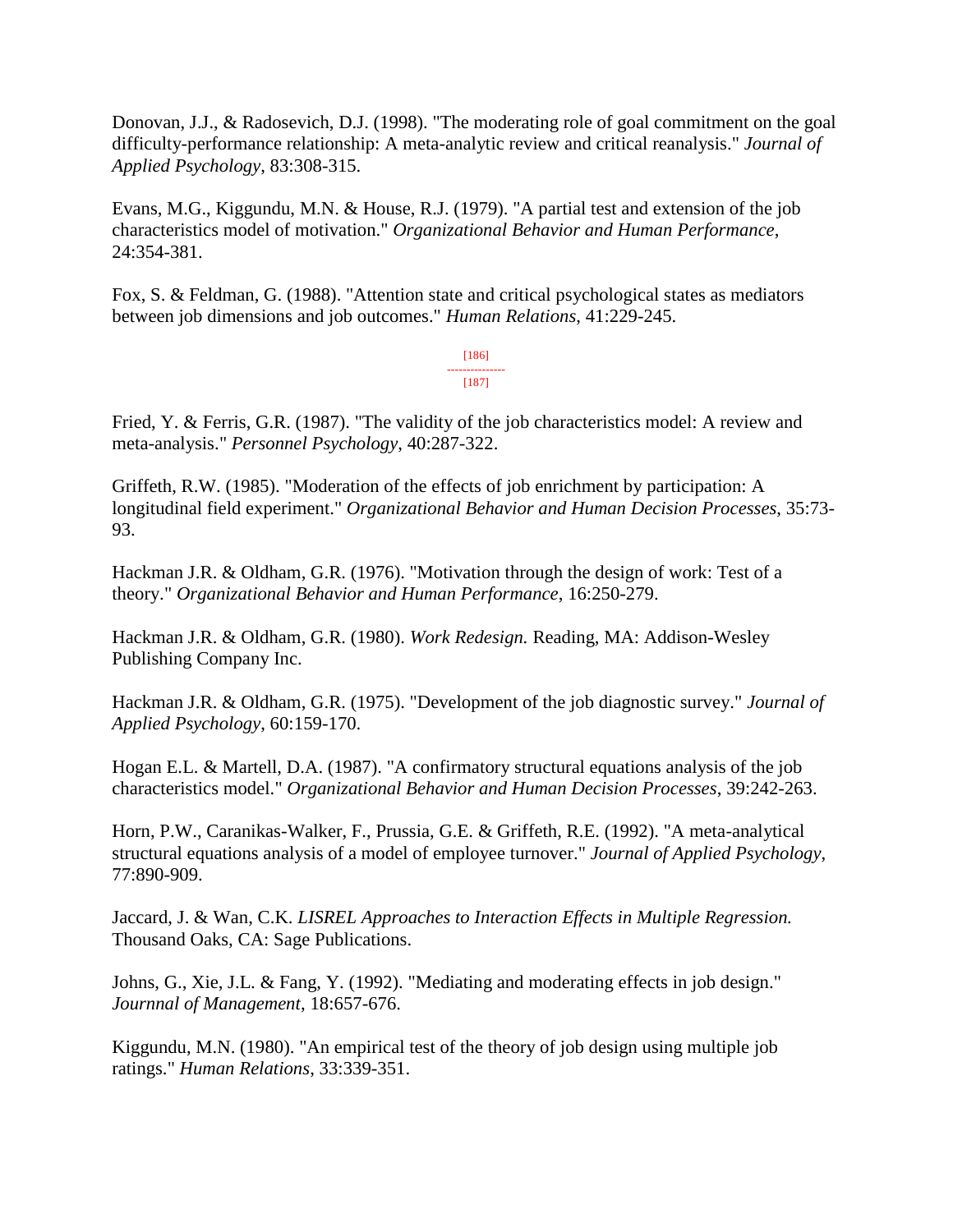Lin, T.H & Dayton, C.M. (1997). "Model selection information criteria for non-nested latent class models." *Journal of Educational and Behavioral Statistics*, 22:249-264.

#### [187] ---------------

[188]

Loher, B.T., Noe, R.A., Moeller, N.L. & Fitzgerald, M.P. (1985). "A meta-analysis of the relation of job characteristics and job satisfaction." *Journal of Applied Psychology*, 70:280-289.

Oldham, G.R., Hackman, J.R. & Stepina, L.P. (1979). "Norms for the Job Diagnostic Survey." *JSAS Catalog of Selected Documents in Psychology* (Ms. No. 1819), 9, 14.

Oldham, G.R. & Rotchford, N.L. (1983). "Relationships between office characteristics and employee reactions." *Administrative Science Quarterly*, 28:542-556.

Oswald, F.L. & Johnson, J.W. (1998). "On the robustness, bias, and stability of statistics from meta-analysis or correlation coefficients: Some initial monte carlo findings." *Journal of Applied Psychology*, 83:164-178.

Premack, S.L. & Hunter, J.E. (1988). "Individual unionization decisions." *Psychological Bulletin*, 103:223-234.

Renn, R.W. & Vandenberg, R.J. (1995). "The critical psychological states: An underrepresented component in job characteristics model research." *Journal of Management*, 21:279-303.

Roberts, K.H. & Glick, W. (19810). "The job characteristics approach to task design: A critical review." *Journal of Applied Psychology*, 66:193-217.

Salancik, G.R. & Pfeffer, J. (1978). "A social information processing approach to job attitudes and task design." *Administrative Science Quarterly*, 23:224-253.

Taber, T.D. & Taylor, E. (1990). "A review and evaluation of the psychometric properties of the job diagnostic survey." *Personnel Psychology*, 43:467-500.

Tiegs, R.B., Tetrick, L.E. & Fried, Y. (1992). "Growth need strength and context satisfaction and moderators of the relations of the Job Characteristics Model." *Journal of Management*, 18:575- 593.

> [188] --------------- [189]

Viswesvaran, C. & Ones, D.S. (1995). "Theory testing: Combining psychometric meta-analysis and structural equations modeling." *Personnel Psychology*, 48:865-885.

Wall, T.D., Clegg, C.W. & Jackson, P.R. (1978). "An evaulation of the job characteristics model." *Journal of Occupational Psychology*, 51:183-196.